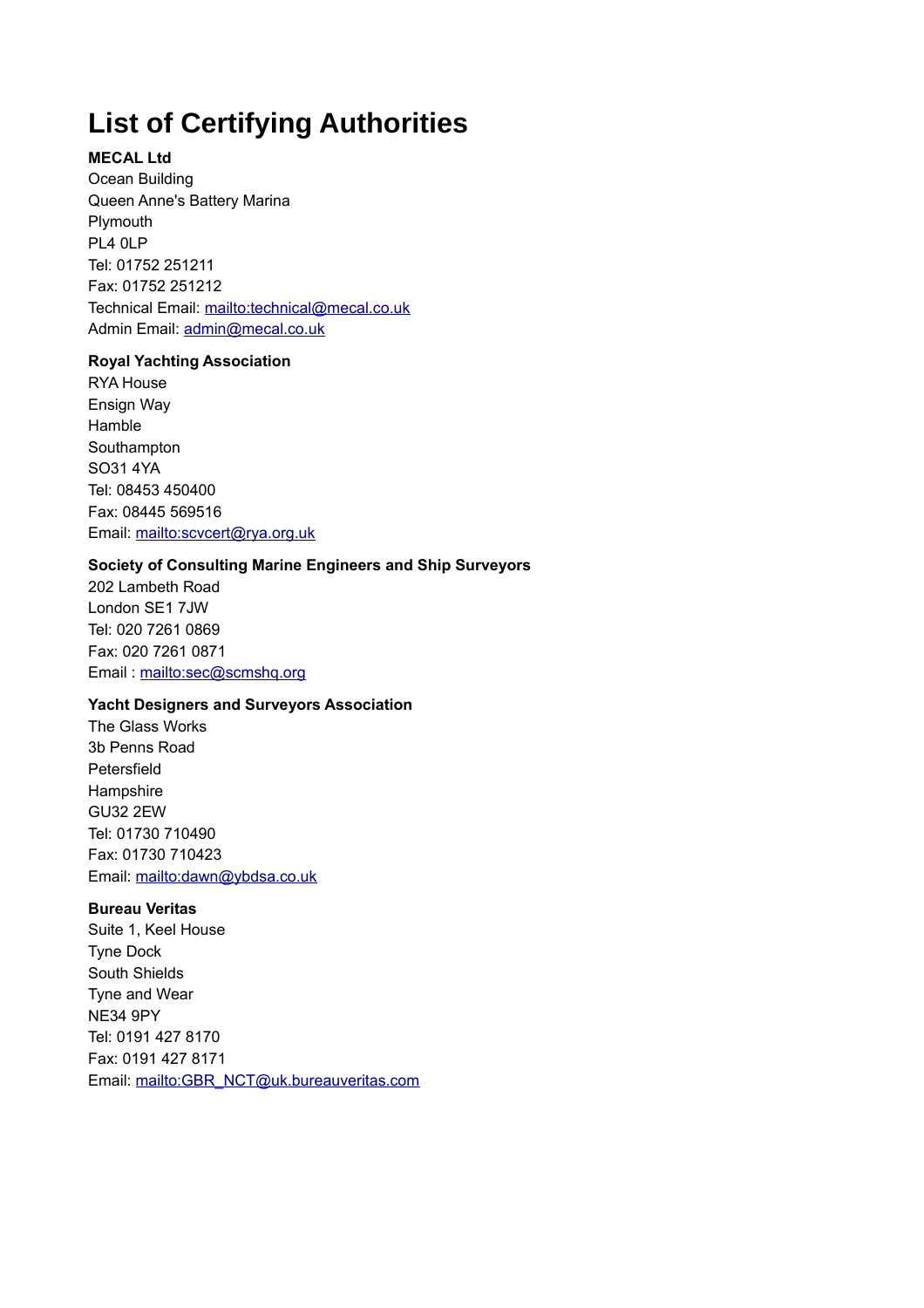#### **Det Norske Veritas**

14 Mitchell Point Ensign Way Hamble Southampton SO31 4RF Tel: 023 80 74 5940 Fax: 023 80 74 5941 Email:<mailto:RUK540@dnv.com>

# **International Institute of Marine Surveying**

Murrills House 48 East Street Portchester PO16 9XS Tel: 023 92 38 5223 Email:<mailto:ca@iims.org.uk>

#### **Lloyd's Register EMEA**

5 Town Quay Southampton SO14 2AQ Tel: 023 80 71 2915 Fax: 023 80 71 2956 Email: [MCA.CodesofPractice@lr.org](mailto:MCA.CodesofPractice@lr.org) 

Maritime and Coastguard Agency Bay 2/22, Spring Place 105 Commercial Road Southampton SO15 1EG Tel: 023 80 32 9213 Fax: 023 80 32 9104 Email: [hqsurvey@mcga.gov.uk](mailto:hqsurvey@mcga.gov.uk)

#### **RINA UK Ltd**

North Wing, 1st Floor 2 Charlotte Place Southampton SO14 0TB United Kingdom Tel: 023 80 33 2271 Fax: 023 80 33 1744 Email:<mailto:southampton.office@rina.org>

# **Burness Corlett Three Quays (Southampton) Ltd.**

Beresford House Town Quay Southampton SO14 2AQ Tel: 023 80 33 9449 Fax: 023 80 33 9440 Email: [joan.fletcher@bctq.com](mailto:joan.fletcher@bctq.com)